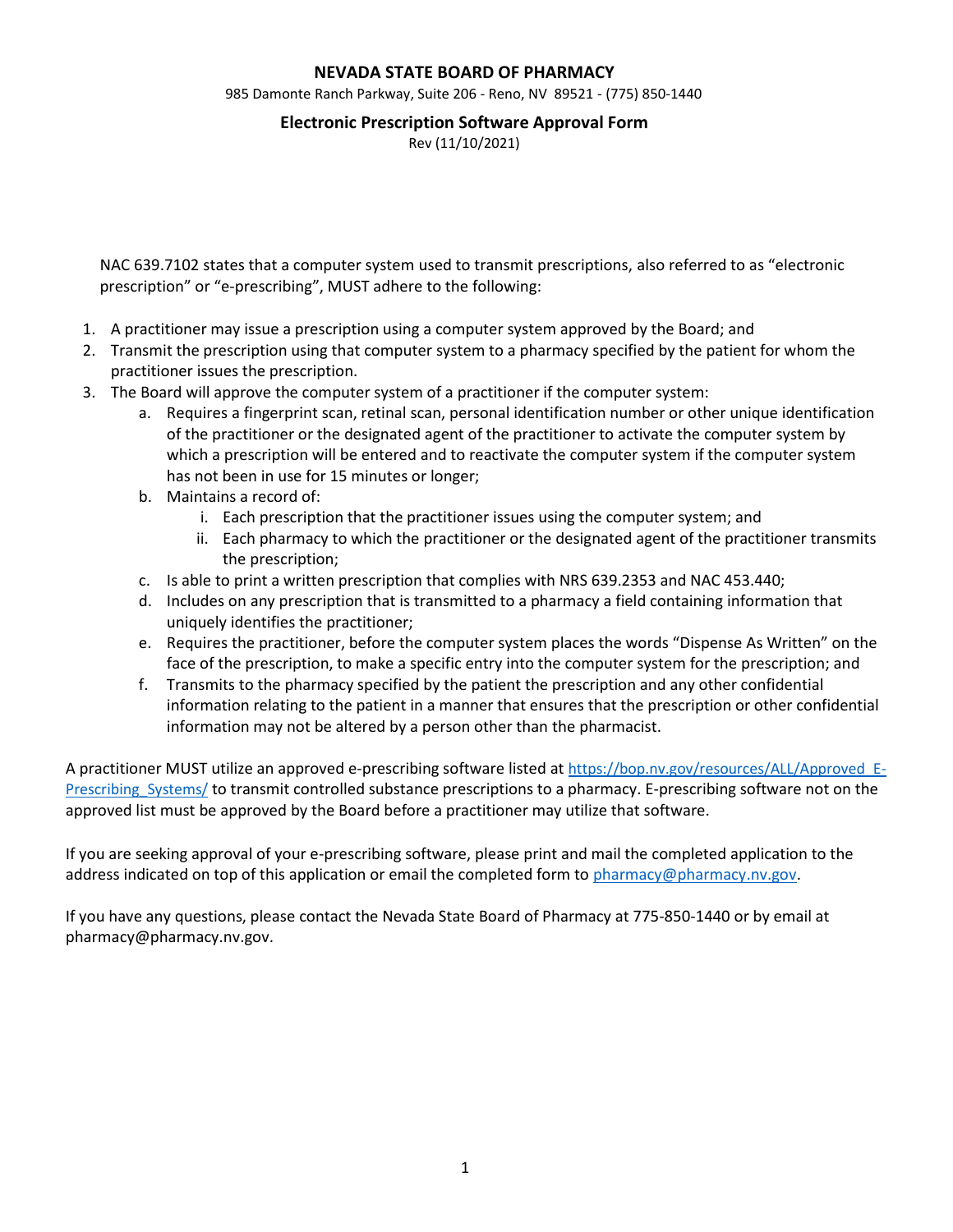# **NEVADA STATE BOARD OF PHARMACY**

985 Damonte Ranch Parkway, Suite 206 - Reno, NV 89521 - (775) 850-1440

# **Electronic Prescription Software Approval Form**

Rev (11/10/2021)

| <b>Section 1: General Information</b>                                                                                                                                                                                                                                                                                                                                                                                                                                                                                                                                                                                                                                                                                                                                                                                                                                                                                                                                                                                                                                                                                                                                                                                                                                                                                                                                                                                                                                                                                                                                |  |  |            |           |  |
|----------------------------------------------------------------------------------------------------------------------------------------------------------------------------------------------------------------------------------------------------------------------------------------------------------------------------------------------------------------------------------------------------------------------------------------------------------------------------------------------------------------------------------------------------------------------------------------------------------------------------------------------------------------------------------------------------------------------------------------------------------------------------------------------------------------------------------------------------------------------------------------------------------------------------------------------------------------------------------------------------------------------------------------------------------------------------------------------------------------------------------------------------------------------------------------------------------------------------------------------------------------------------------------------------------------------------------------------------------------------------------------------------------------------------------------------------------------------------------------------------------------------------------------------------------------------|--|--|------------|-----------|--|
|                                                                                                                                                                                                                                                                                                                                                                                                                                                                                                                                                                                                                                                                                                                                                                                                                                                                                                                                                                                                                                                                                                                                                                                                                                                                                                                                                                                                                                                                                                                                                                      |  |  |            |           |  |
|                                                                                                                                                                                                                                                                                                                                                                                                                                                                                                                                                                                                                                                                                                                                                                                                                                                                                                                                                                                                                                                                                                                                                                                                                                                                                                                                                                                                                                                                                                                                                                      |  |  |            |           |  |
|                                                                                                                                                                                                                                                                                                                                                                                                                                                                                                                                                                                                                                                                                                                                                                                                                                                                                                                                                                                                                                                                                                                                                                                                                                                                                                                                                                                                                                                                                                                                                                      |  |  |            |           |  |
|                                                                                                                                                                                                                                                                                                                                                                                                                                                                                                                                                                                                                                                                                                                                                                                                                                                                                                                                                                                                                                                                                                                                                                                                                                                                                                                                                                                                                                                                                                                                                                      |  |  |            |           |  |
|                                                                                                                                                                                                                                                                                                                                                                                                                                                                                                                                                                                                                                                                                                                                                                                                                                                                                                                                                                                                                                                                                                                                                                                                                                                                                                                                                                                                                                                                                                                                                                      |  |  |            |           |  |
|                                                                                                                                                                                                                                                                                                                                                                                                                                                                                                                                                                                                                                                                                                                                                                                                                                                                                                                                                                                                                                                                                                                                                                                                                                                                                                                                                                                                                                                                                                                                                                      |  |  |            |           |  |
|                                                                                                                                                                                                                                                                                                                                                                                                                                                                                                                                                                                                                                                                                                                                                                                                                                                                                                                                                                                                                                                                                                                                                                                                                                                                                                                                                                                                                                                                                                                                                                      |  |  |            |           |  |
| <b>Section 2: E-Prescribing Software General Information</b>                                                                                                                                                                                                                                                                                                                                                                                                                                                                                                                                                                                                                                                                                                                                                                                                                                                                                                                                                                                                                                                                                                                                                                                                                                                                                                                                                                                                                                                                                                         |  |  |            |           |  |
|                                                                                                                                                                                                                                                                                                                                                                                                                                                                                                                                                                                                                                                                                                                                                                                                                                                                                                                                                                                                                                                                                                                                                                                                                                                                                                                                                                                                                                                                                                                                                                      |  |  |            |           |  |
|                                                                                                                                                                                                                                                                                                                                                                                                                                                                                                                                                                                                                                                                                                                                                                                                                                                                                                                                                                                                                                                                                                                                                                                                                                                                                                                                                                                                                                                                                                                                                                      |  |  |            |           |  |
|                                                                                                                                                                                                                                                                                                                                                                                                                                                                                                                                                                                                                                                                                                                                                                                                                                                                                                                                                                                                                                                                                                                                                                                                                                                                                                                                                                                                                                                                                                                                                                      |  |  |            |           |  |
|                                                                                                                                                                                                                                                                                                                                                                                                                                                                                                                                                                                                                                                                                                                                                                                                                                                                                                                                                                                                                                                                                                                                                                                                                                                                                                                                                                                                                                                                                                                                                                      |  |  |            |           |  |
|                                                                                                                                                                                                                                                                                                                                                                                                                                                                                                                                                                                                                                                                                                                                                                                                                                                                                                                                                                                                                                                                                                                                                                                                                                                                                                                                                                                                                                                                                                                                                                      |  |  |            |           |  |
|                                                                                                                                                                                                                                                                                                                                                                                                                                                                                                                                                                                                                                                                                                                                                                                                                                                                                                                                                                                                                                                                                                                                                                                                                                                                                                                                                                                                                                                                                                                                                                      |  |  |            |           |  |
| Section 3: E-Prescribing Compliance with NAC 639.7102. (If additional space is needed, please use additional<br>paper and note which question number you are referencing.)                                                                                                                                                                                                                                                                                                                                                                                                                                                                                                                                                                                                                                                                                                                                                                                                                                                                                                                                                                                                                                                                                                                                                                                                                                                                                                                                                                                           |  |  | <b>Yes</b> | <b>No</b> |  |
| Does the E-Prescribing Software require a fingerprint scan, retinal scan, personal identification number or<br>1.<br>other unique identification of the practitioner or the designated agent of the practitioner to activate the<br>computer system by which a prescription will be entered and to reactivate the computer system if the<br>computer system has not been in use for 15 minutes or longer.<br>Two-factor authentication (two of the following – something you know, something you have, something you are) protects the<br>practitioner from misuse of his/her credential by insiders as well as protecting him/her from external threats because the<br>practitioner can retain control of a biometric or hard token. Under the interim final rule, DEA is allowing the use of two of the<br>following - something you know (a knowledge factor), something you have (a hard token stored separately from the computer<br>being accessed), and something you are (biometric information). The hard token, if used, must be a cryptographic device or a one-<br>time password device that meets Federal Information Processing Standard 140-2 Security Level 1. A hard token is a cryptographic<br>key stored on a hardware device (e.g., a PDA, cell phone, smart card, USB drive, one-time password device) rather than on a<br>general-purpose computer. A hard token is a tangible, physical object possessed by an individual practitioner. Please explain the<br>two-factor authentication that the practitioner will be required to use below: |  |  |            |           |  |
| Does the E-Prescribing Software maintain a record of:<br>2.<br>Each prescription that the practitioner issues using the E-Prescribing Software; and<br>a.<br>Each pharmacy to which the practitioner or the designated agent of the practitioner transmits the<br>b.<br>prescription?                                                                                                                                                                                                                                                                                                                                                                                                                                                                                                                                                                                                                                                                                                                                                                                                                                                                                                                                                                                                                                                                                                                                                                                                                                                                                |  |  |            |           |  |
| Does the E-Prescribing Software allow for the printing of a written prescription that complies with NRS<br>3.<br>639.2353 and NAC 453.440?                                                                                                                                                                                                                                                                                                                                                                                                                                                                                                                                                                                                                                                                                                                                                                                                                                                                                                                                                                                                                                                                                                                                                                                                                                                                                                                                                                                                                           |  |  |            |           |  |
| Does the E-Prescribing Software include on all prescription that is transmitted to a pharmacy a filed containing<br>4.<br>information that uniquely identifies the practitioner?                                                                                                                                                                                                                                                                                                                                                                                                                                                                                                                                                                                                                                                                                                                                                                                                                                                                                                                                                                                                                                                                                                                                                                                                                                                                                                                                                                                     |  |  |            |           |  |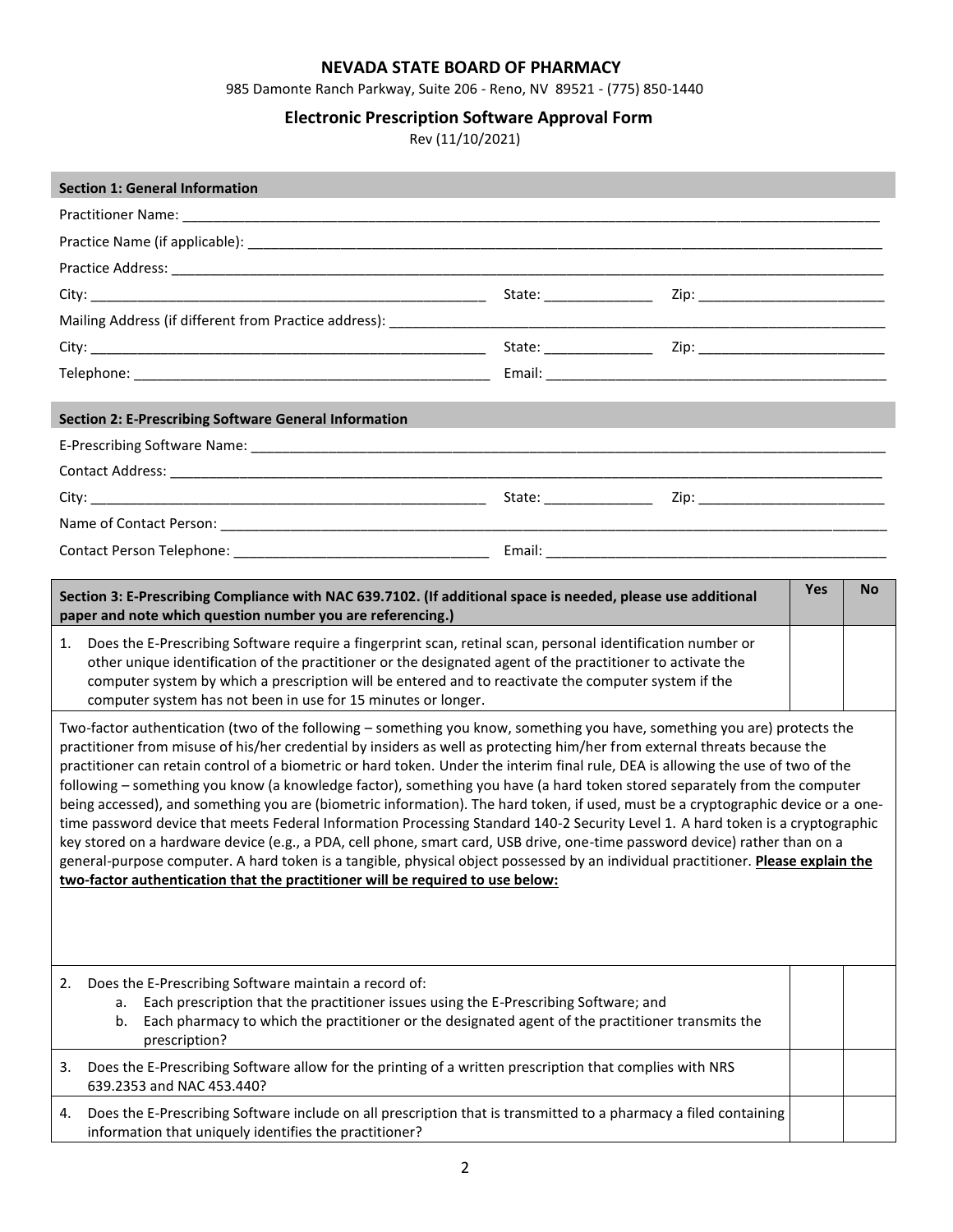| 5. | Does the E-Prescribing Software require the practitioner, before the computer system places the words<br>"Dispense As Written" on the face of the prescription, to make a specific entry into the computer system for<br>the prescription?                                                                           |  |
|----|----------------------------------------------------------------------------------------------------------------------------------------------------------------------------------------------------------------------------------------------------------------------------------------------------------------------|--|
| 6. | Does the E-Prescribing Software transmit to the pharmacy, specified by the patient, the prescription and any<br>other confidential information relating to the patient in a manner that ensures that the prescription or other<br>confidential information may not be altered by a person other than the pharmacist? |  |
| 7. | Has the E-Prescribing Software met all the requirements as specified by the DEA Electronic Prescriptions for<br>Controlled Substances (EPCS) (usdoj.gov) (https://deadiversion.usdoj.gov/ecomm/e_rx/)?                                                                                                               |  |

**Section 4: Provide signed Policies and Procedures with your application and include responses to the following questions (If additional space is needed, please use additional paper and note which question number you are referencing.):**

| <b>Questions</b> |                                                                                                                                                                     | <b>Applicant Response</b> |
|------------------|---------------------------------------------------------------------------------------------------------------------------------------------------------------------|---------------------------|
| 1.               | Describe the computer limitation<br>allowing prescribing transmission<br>access by only a practitioner<br>authorized to prescribe.                                  |                           |
| 2.               | Describe encryption or other security<br>systems used in the process of<br>prescription transmissions.                                                              |                           |
| 3.               | In what manner are prescriptions<br>transmitted to a pharmacy maintained<br>in the practitioner records?                                                            |                           |
| 4.               | In what manner are records<br>maintained that identify the pharmacy<br>to which the prescriptions from the<br>practitioner were sent?                               |                           |
| 5.               | What mechanism exists to confirm the<br>transmitted order was received by the<br>pharmacy?                                                                          |                           |
| 6.               | Describe the method a pharmacy can<br>verify the prescriptive order and<br>practitioner's electronic signature are<br>valid.                                        |                           |
| 7.               | Describe the computer transmission<br>compliance with NRS 639.2353, NAC<br>453.440 and NCPDP standards.                                                             |                           |
| 8.               | Is the computer transmission<br>adaptable to be received in the<br>pharmacy computer data as well as<br>the pharmacy facsimile device?                              |                           |
| 9.               | Describe the assurance that patient<br>confidential information sent to the<br>pharmacy cannot be altered by any<br>person except the pharmacist.                   |                           |
|                  | 10. If a practitioner orders a<br>pharmaceutical product to be<br>dispensed as written, will the<br>computer program write out the<br>words, "dispense as written"? |                           |